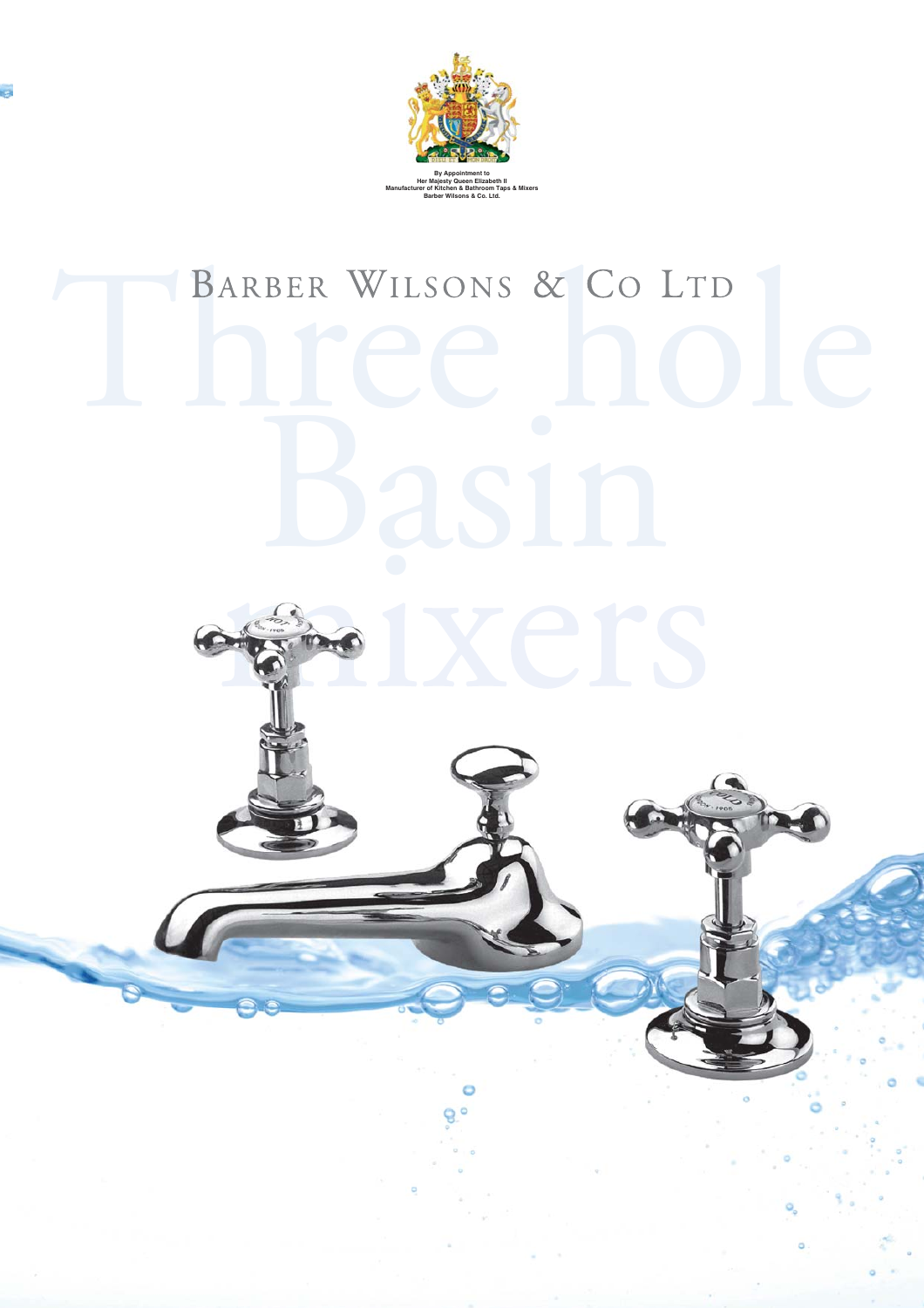



**6450 GA style shown** 3-hole basin mixer with pop-up waste, 115mm nozzle.

**6455** As above but 140mm nozzle.

**6451, 6456** With plug and chain waste and chain boss on nose.

**6452, 6457** With plug and chain waste and chain stay.



 $\frac{1}{2}$ " BSP

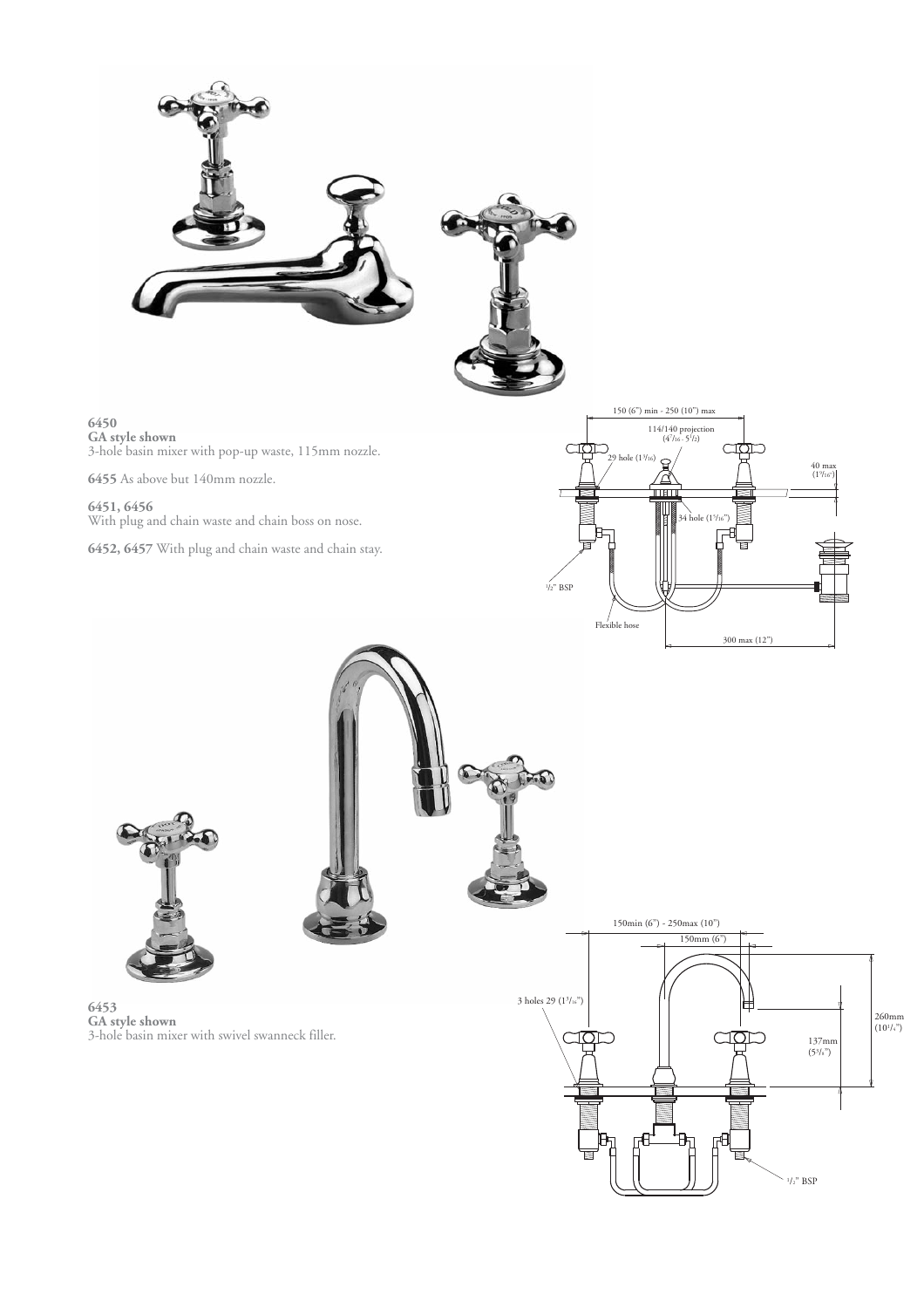





**6459 Regent style shown** 3-hole basin mixer with pop-up waste and swan-neck filler.